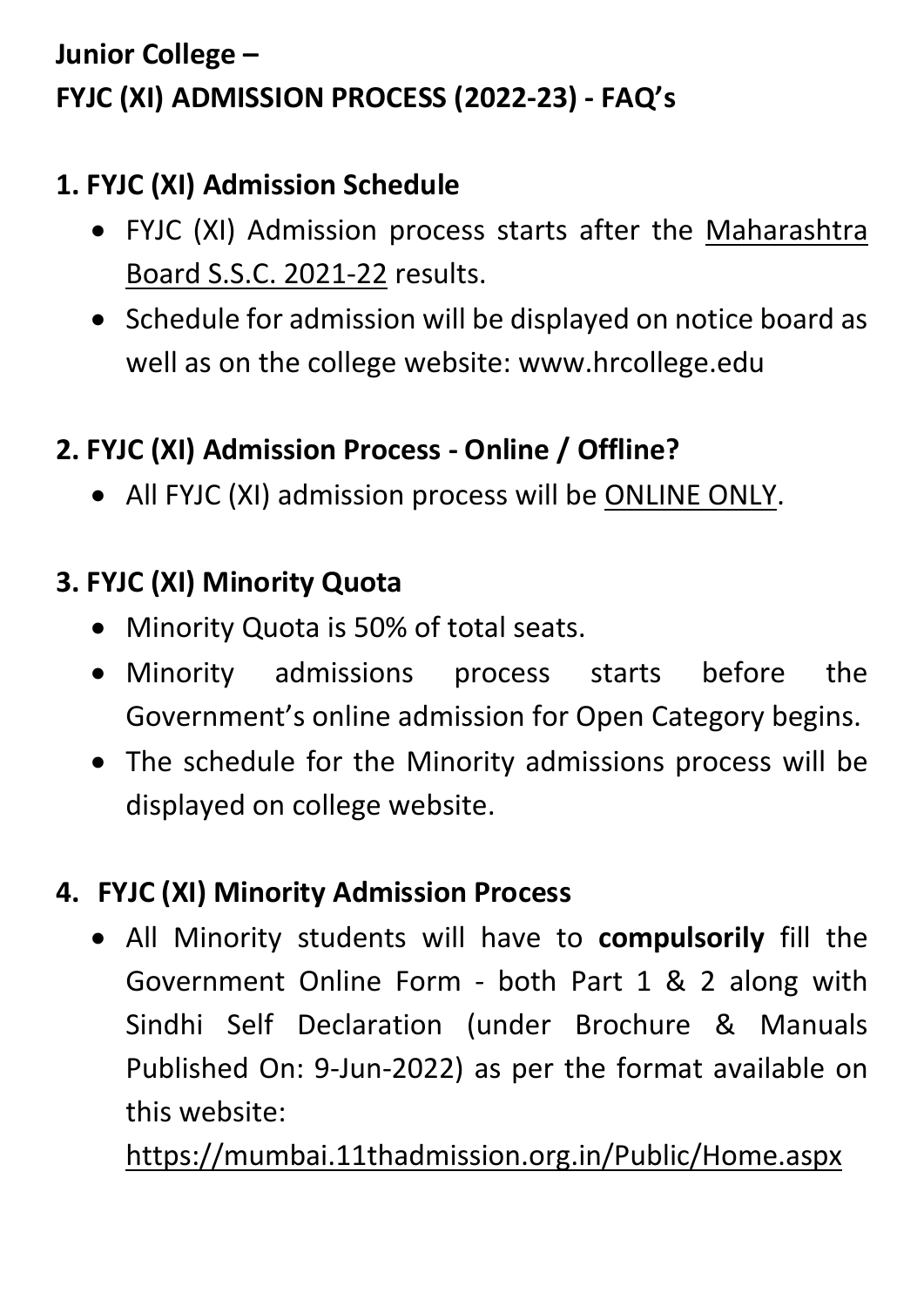Also check the H.R. College website www.hrcollege.edu for FYJC 2022-23 Minority Admission Schedule and follow the process.

## **5. FYJC (XI) Open Category Admission Process**

- All Open category students will have to compulsorily fill the Government Online Form - both Part 1 & 2 on this website: <https://mumbai.11thadmission.org.in/Public/Home.aspx>
- Also check the government as well as HR College website www.hrcollege.edu for FYJC 2022-23 Admission Schedule and follow the process.

## **6. FYJC (XI) documents required during admission**

- Std 10 i) Original Marksheet & Passing Certificate
	- ii) Original School Leaving / Transfer Certificate
	- iii) Original Migration Certificate only for students from ICSE, CBSE or other than Maharashtra SSC Board
	- iv) Aadhaar Card
	- v) Latest Passport size photograph
- [\* Keep these documents ready for uploading]

#### **7. FYJC (XI) last year's (2021-22) cut-off**

- Minority Category 60.00%
- Open Category 93.00%